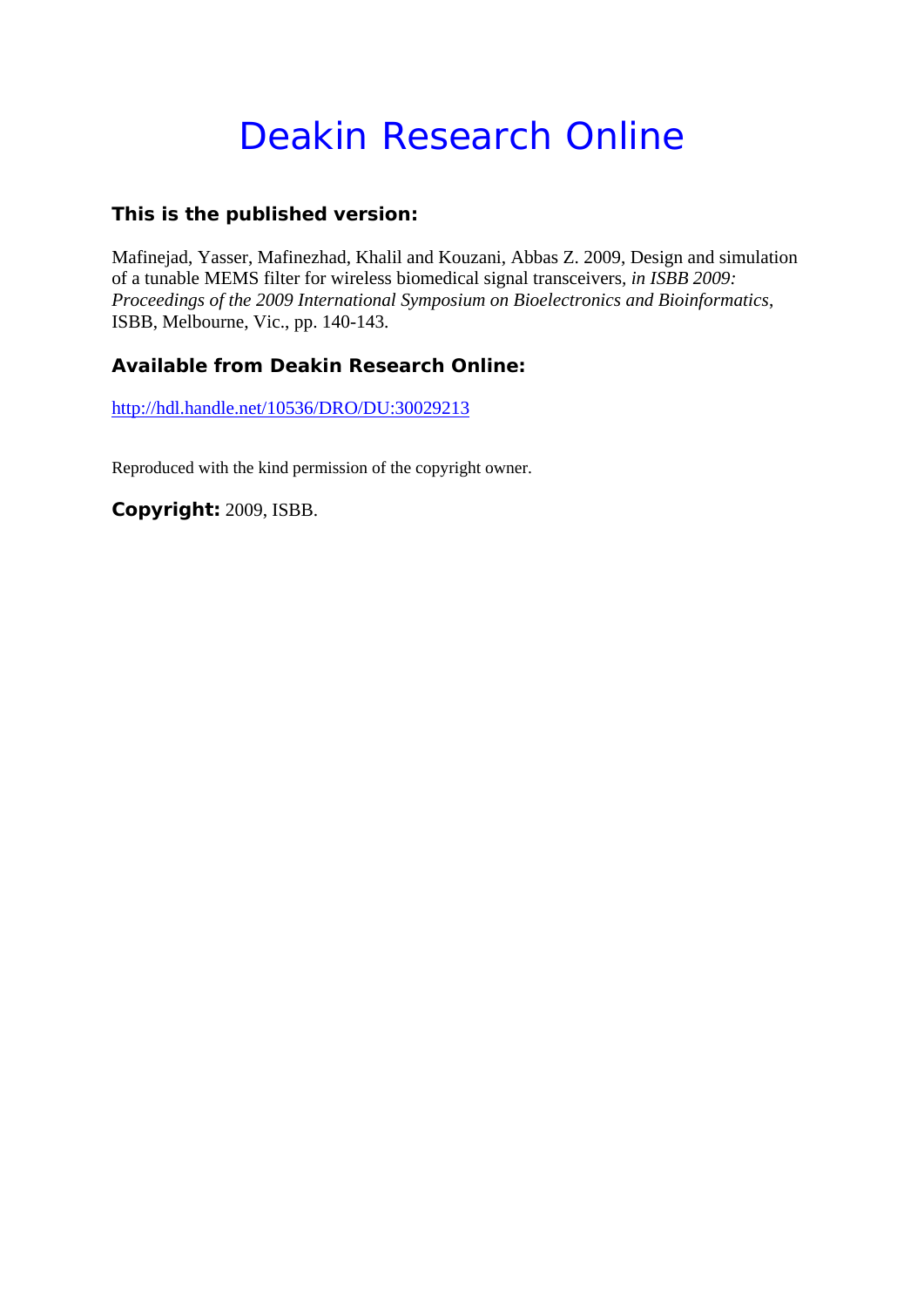## Design and Simulation of a Tunable MEMS Filter for Wireless Biomedical Signal Transceivers

Yasscr Mafincjad, Khalil Mafinczhad, and Abbas Z. Kouzani

*Abstract*-This paper presents a new architecture for a high quality tunable MEMS filter that can be used in wireless biomedical signal transceivers. It consists of a  $\pi$  match circuit with two shunt capacitive coupling switches separated by a piece of high impedance short transmission line, and also a series switch placed at the quarter wavelength distance away from the  $\pi$  match circuit. The low actuation voltage and also tunability are important features of the design objective. All portions of the filter can be realized simultaneously. Thus, the filter docs not require any extra steps during its fabrication, and is not costly. The simulation results confirm the good performance of the filter.

#### !. INTRODUCTION

IN wireless biomedical signal transceivers, filters play an Limportant role in the quality of the received signals. The performanec of the filters arc specified by scveral parameters including loss, quality factor, beam width, noise, nonlinearity, power consumption, and the ability of tuning. In addition, another fundamental basic element in transceiver circuits is a switch. In the last two decade, many researchers have investigated on tbis element [1-3J.

Micro electromechanical systems (MEMS) offer exceptional features such as low noise, low powcr consumption, and high linearity. Particularly, MEMS devices can be integrated with conventional integrated circuit at a low cost. MEMS technology can be used to realize devices such as switches, filters, oscillators, and phase shifters. MEMS components have demonstratcd outstanding performance not only as tunable analogue [4-5} and digital [6-7] filters, but also as broad band tuning range filters [8J, and switches [3] in transceiver systems.

This paper prescnts a tunable filter based on MEMS switches. The filter could be easily tuned by varying the height of the gap via the actuation voltage of an electrostatic MEMS capacitor coupling switch.

Noise reduction is onc of the important goals of any design. The conventional clements inherently are lossy and noisy. A lossy filter is not only itself a source of noise, but also increases the effect on the noise of the other stages in the circuit. A MEMS capacitor or filter is nearly noise less [9]. Utilization of a noiscless MEMS filter decreases the

Manuscript reeeivcd August 31. 2009.

input noise and suppresses the unwanted signals.

### II. FILTER TOPOLOGY AND DESIGN PRINCIPLE

Noise reduction is an important feature of all tuning filters. Three important criteria should be considered for noise reduction. Firstly, the filter itself must be noiseless or have the lowest possible noise. Secondly, the bandwidth of the filter should be equal to the desired frequency band. If the filter bandwidth is smaller than the receiver frequency band, the quality of the received signal is affected or some data may be lost. If the filter bandwidth is greater than the receiver frequency band, the noise figure may increase. Thirdly, the losses of the filter should be as low as possible,

MEMS filters that are based on a single capacitive coupling switch satisfy the first and the third design criteria because they are noiscless, and also their capacitive coupling switch has negligible insertion loss. The cut-ofr frequency of the switch can be much larger than the millimeter waves frequency [10-11]. Many different designs are proposed for the MEMS filter  $[4-12]$ . The main features of our filter are its simplicity, integrateability with the convcntional microwave integrated circuits, and higb performance as confirmed by simulation results.

Fig. 1(a) shows the topology of the proposed filter. As can be seen, the circuit consists of a combination of a series switch and two shunt switches that form a  $\pi$  match circuit. AU three switches are capacitive coupling switches because they offer higher life cycle than contact switches.

While all switches are on (S1 in down-state, and S2 and S3 in up-state), the desired signal propagates from the input to the output. In this state, all switches should provide a low insertion loss. To achieve a low insertion loss, the gap height of the switch should be increased. However, this increases the actuation voltage that is not desirable for most applications. The authors [II] tried to solve this problem by using a T match circuit, but this design needed a larger area especially in lower frequencies due to the usc of two pieces of transmission lines. However, a  $\pi$  match circuit needs only one short transmission line and thus lower area is utilized.

The basic equivalent electrical circuit of the filter is shown in Fig.  $I(b)$ . The two shunt capacitive switches with the high impedance short transmission line (HISTL) in between them are calculated for the centre frequency of the desired band. Therefore, the valuc of the characteristic impedance and the length of the short transmission line are optimized for the total desired frequency band of the receiver.

Y. Mafinejad is with the School of Engineering, Deakin University, Geelong, Victoria 3217, Australia (ym@deakin.edu.au).

K. Mafinezhad, is with the Department of Electrical Engineering, Ferdowsi University, Mashad, Iran (e-mail: kh\_mafi@yahoo.com).

A. Z. Kouzani is with the School of Engineering, Deakin University, Geclong, Victoria 3217, Australia (phone: 61-3-52282818; fax: 61-3-52282167; e-mail: kouzani@deakin.edu.au).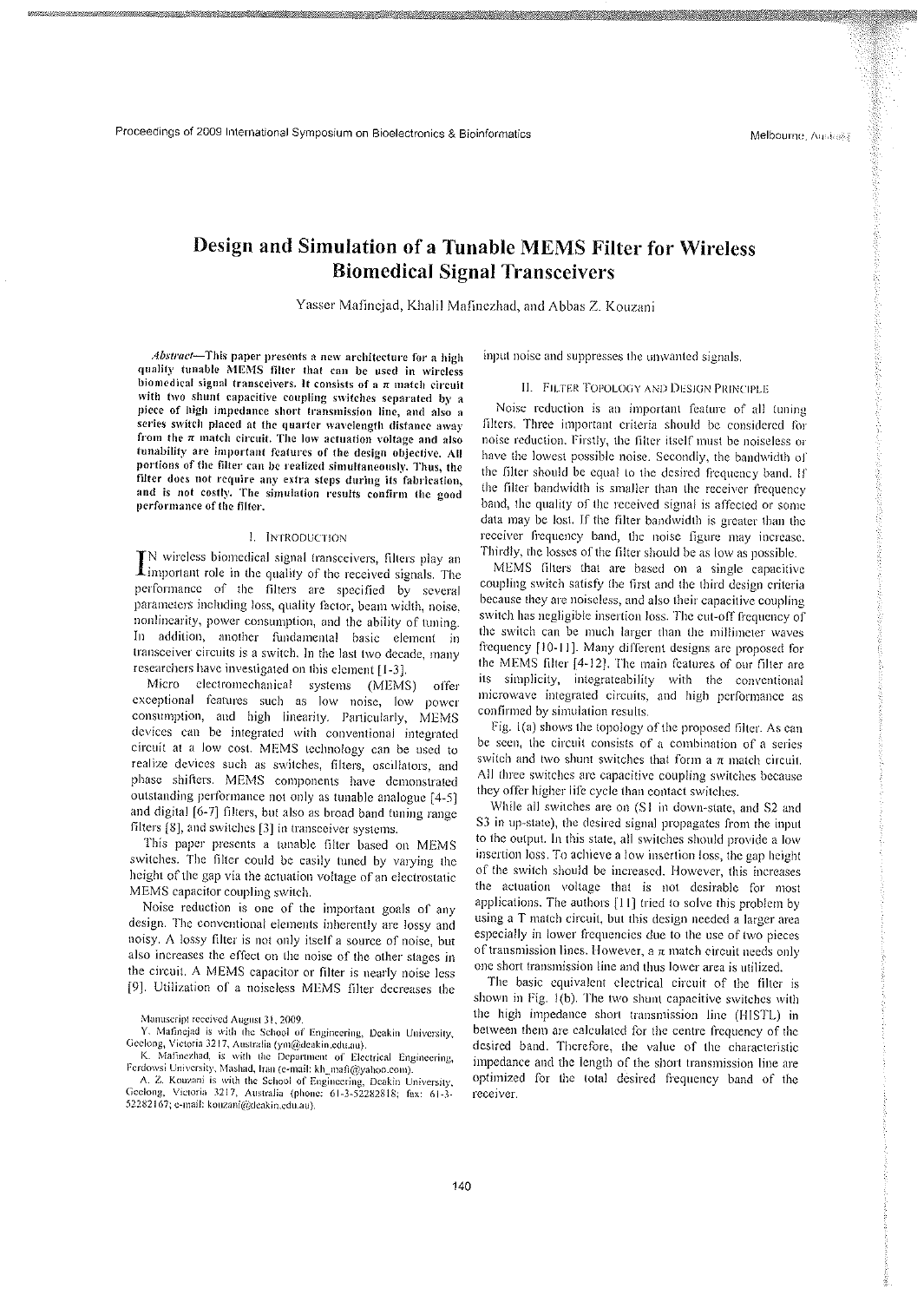Proceedings of 2009 International Symposium on Bioelectronics & Bioinformatics Melbourne, Australia



Fig. I. Proposed tiller. (a) Topology. (b) Equivalent electrical circuit

As shown in Fig.  $I(a)$ , three switches are placed in the line of signal, therefore, excessive isolation in off position is expected. To achieve high life cyele and low actuation voltage, the flexure membrane [12] is chosen and gap height is fixed at 2  $\mu$ m for the pull-down voltage of 9 volts. The area and the up-state capacitance of the membrane arc calculated as follows:

$$
C_{u} = k \frac{\varepsilon A}{g + \frac{\varepsilon d}{\varepsilon r}} \tag{1}
$$

Therefore,  $A = 13954 \mu m^2$  and  $C_u = 61.75$  fF. C<sub>u</sub> of the low actuation voltage switches arc typically between 20 to 100 fF. For a 50  $\Omega$  characteristic impedance, the length of the membrane is chosen  $120 \mu m$ . This leads to a short circuit in down-state position. Therefore, the width of the membrane is  $116.3 \mu m$ .

In the case of an ideal matching, the input impedance of the  $\pi$  circuit should be equal to the characteristic impedance (50  $\Omega$ ). The equivalent circuits of the two switches are identical. As the switches are coupling capacitance switches, their resistances are negligible and thus not considered in the design calculation. Regarding the length of the contact, the equivalent inductances of switches are not significant and could be therefore ignored in the calculation. The required inductance to match the switch is calculated as follows:

$$
Z_i = Z_o = \frac{1}{Jc_u\omega_0} \left| \left[ \left( Z_0 \mid \frac{1}{Jc_u\omega_0} \right) + J\omega_0 L \right] \right| \tag{2}
$$

$$
L = \frac{2Z_0^2 Cu}{1 + (Z_0 C_u \omega_0)^2}
$$
 (3)

Therefore,  $L=0.23$  nH. Then, the equivalent high impedance short transmission line can be obtained by solving the simplified wave equation as follows:

$$
\tan(\beta l) \approx \frac{L\omega_0}{Z_h} \tag{4}
$$

For small value of  $\beta l$ , the length of the short transmission line could be calculated as follows:

$$
l = \frac{Lv_0}{z_h \sqrt{\varepsilon_{eff}}} \tag{5}
$$

where  $v_0$  is the speed of the light in free space, and  $\varepsilon_{eff}$  is the dielectric constant of the substrate. By using Eq. (4-5) the optimum length for HISTL is  $1 = 278 \text{ }\mu\text{m}$ .

#### III. SIMULATION RESULTS

The proposed filter is implemented in EM3DS software. Fig. 2 shows the topology and co-planar waveguide of the implemented filter.



Fig. 2. Proposed filter. (a) Architecture. (b) Co-planar waveguide

Next, the  $\pi$  section of the filter is simulated. Fig. 3 compares the scattering parameters of the  $\pi$  circuit and a single traditional switch. As can be seen, the reflection coefficient of the proposed switch around the middle of the frequency band is much lower than that of the single switch. An excellent match exists between the proposed  $\pi$  circuit and the input and output ports.

Next, the entire filter is simulated. Fig. 4 presents the scattering paramcters of the filter. When tbe shunt switches arc in up-state and series switch is in down-state positions, a narrow band filter with excellent performance is observed. For frequencies outside the desired frequency, the input impedance of the  $\pi$  circuit rapidly approaches zero. Therefore, the input of the  $\pi$  circuit acts as a short circuit and then an open circuit is observed at the series switch. This situation creates a mismatch and causes for the signal to get reflected. Therefore, a narrow band filter is resulted.

Filter tunning is obtained by varying the voltage applied to switches. It should be noted that the applied voltage should be less than a critical value  $[12]$  to prevent the instability and the snap down of the membrane.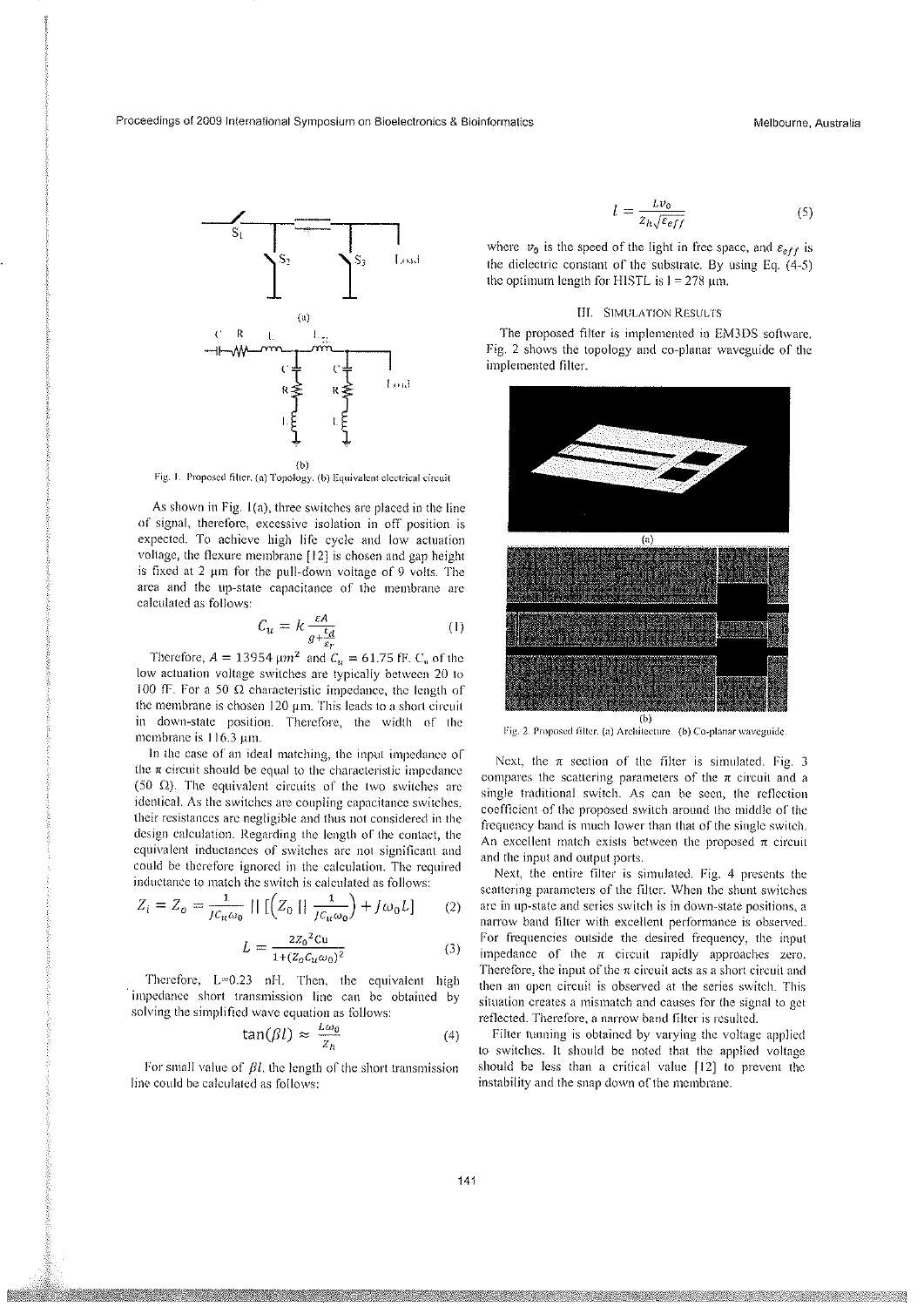Proceedings of 2009 International Symposium on Bioelectronics & Bioinformatics Melbourne, Australia Melbourne, Australia

$$
F_e = \frac{1}{2} V^2 \frac{dC}{dg} = -\frac{1}{2} \frac{\epsilon W w v^2}{g^2}
$$
 (6)

where,  $V$  is the voltage applied between the beam and the electrode. The spring constant creates the electrostatic forces:

$$
F = k(g_0 - g) \tag{7}
$$

$$
\sum F = 0 \Rightarrow \frac{1}{2} \frac{\varepsilon W w v^2}{g^2} = K(g_0 - g) \tag{8}
$$

$$
V = \sqrt{\frac{2Kg^2(g_0 - g)}{\epsilon wW}} \tag{9}
$$

The plot of the beam height versus applied voltage shows two possible beam positions for every applied voltage (see Fig. 5). By taking the derivative of Eq. (9) with respect to the beam height and setting that to zero, the height at which the instability occurs is found to be exactly two-thirds of the zero-biased beam height.

$$
\frac{dV}{dg} = 0 \rightarrow \frac{d(\sqrt{\frac{2Kg^2(g_0 - g)}{\epsilon_W W}})}{dg} = 0 \rightarrow 2gg_0.3g^2 = 0 \rightarrow g = 0,
$$
  

$$
g = \frac{2}{3}g_0 (10)
$$

Therefore, the gap should be varied between 2 to  $1.4 \mu m$ . By applying the voltage, the height of the gap between the membrane and transmission lines is varied changing the resonant frequency of the filter. Fig. 6 shows the relation between the resonant frequency and the gap height.



Fig. 3. Scattering parameters of the  $\pi$  section for up-state position. (a) S<sub>11</sub>. (b)  $S_{21}$ . Rectangle: Proposed switch. Circle: Switch without modification.



Fig. 4. Scallering parameters for the proposed fillcr with the gap hcight of 1.5  $\mu$ m. (a) S<sub>11</sub>, b) S<sub>21</sub>.



### IV. CONCLUSIONS

A high quality filter that has a new architecture is proposed. It is based on a  $\pi$  match circuit and a series switch that are joined through a quarter wavelength transmission line. The  $\pi$  circuit is calculated for matching condition for the desired frequency band through selection of proper values for the characteristic impedance and length of the short transmission line. For the desired frequencies, because the  $\pi$  circuit is matched, at any location on the transmission line including the input of the series switch matching is established. For unwanted frequencies, the input of the  $\pi$ match circuit is shorted to ground. Therefore, at the quarter wavelength away from this short circuit where series switch is placed, an open circuit is observed by the input signal. If the series switch is in up-state position, two consecutive open circuits are seen by the input signal and excellent isolation is created.